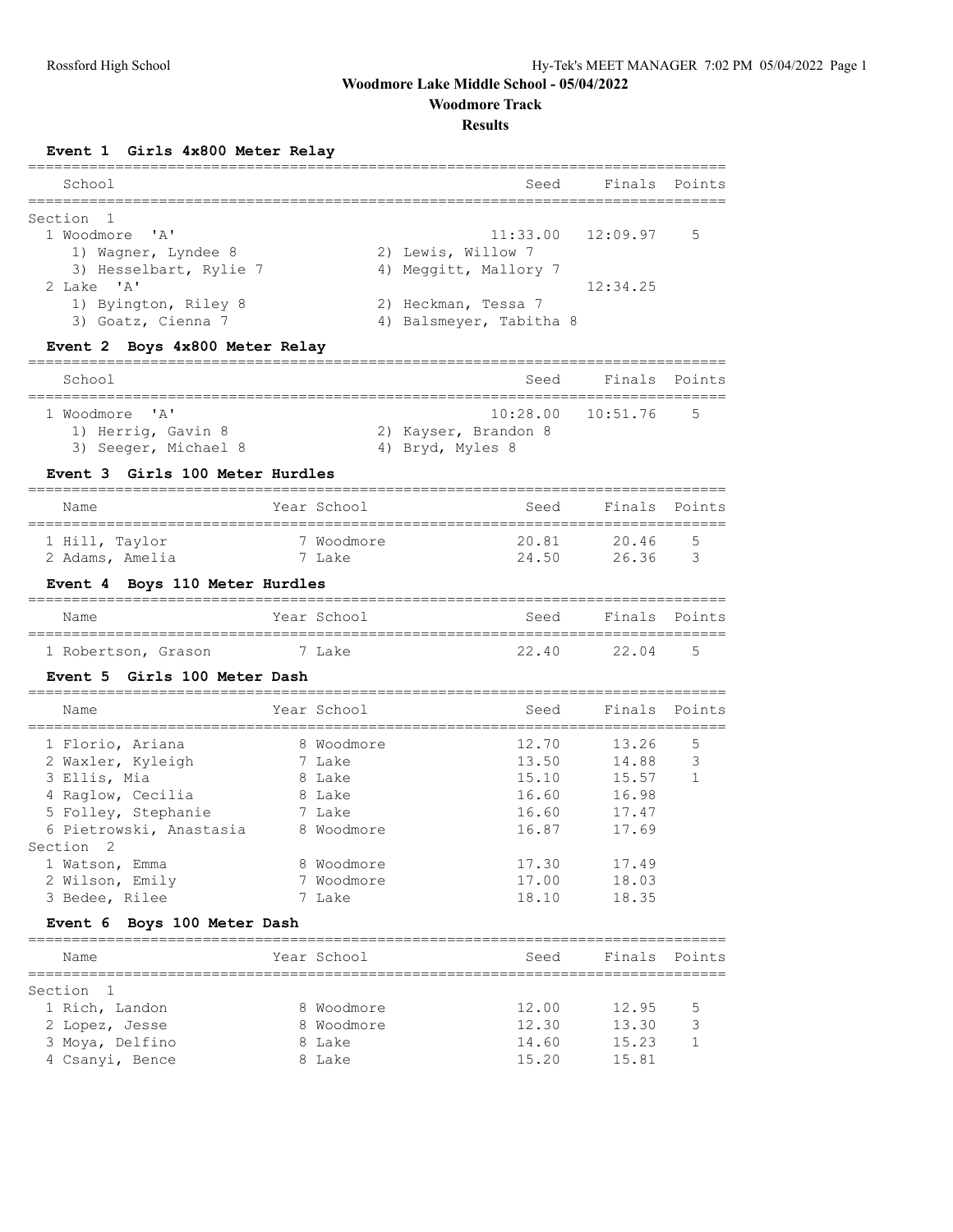# **Woodmore Lake Middle School - 05/04/2022 Woodmore Track**

**Results**

| Name                                                                  |        | Year School                      | Seed                                             | Finals             | Points            |
|-----------------------------------------------------------------------|--------|----------------------------------|--------------------------------------------------|--------------------|-------------------|
| Girls 400 Meter Dash<br><b>Event 11</b>                               |        |                                  |                                                  |                    |                   |
| 1) Heckman, Cooper 8<br>3) Raglow, Mathew 7                           |        |                                  | 2) Gimenez, Brad 8<br>4) Wagner, Brian JB 8      |                    |                   |
| 1) Allgier, Bradley 8<br>3) Giles, Dominic 8<br>2 Lake 'A'            |        |                                  | 2) Smith, Adyn 8<br>4) Rich, Landon 8<br>1:10.10 | 1:00.43            |                   |
| 1 Woodmore<br>$^{\prime}$ A $^{\prime}$                               |        |                                  | 51.25                                            | 54.65              | 5                 |
| School                                                                |        |                                  | Seed                                             |                    | Finals Points     |
| Boys 4x100 Meter Relay<br><b>Event 10</b><br>--------------------     |        |                                  |                                                  |                    |                   |
| 3) Waxler, Kyleigh 7                                                  |        |                                  | 4) West, Isabella 7                              |                    |                   |
| 2 Lake 'A'<br>1) Garcia, Penelope 8                                   |        |                                  | 59.60<br>2) Wilson, Mckenna 8                    | 1:07.57            |                   |
| 1) Travis, Keira 8<br>3) Strong, Camille 8                            |        |                                  | 2) Hahn, Emma 7<br>4) Florio, Ariana 8           |                    |                   |
| 1 Woodmore<br>$^{\prime}$ A $^{\prime}$                               |        |                                  | 55.16                                            | 53.09              | 5                 |
| School                                                                |        |                                  | Seed                                             | Finals             | Points            |
| Event 9 Girls 4x100 Meter Relay                                       |        |                                  |                                                  |                    |                   |
| 3 Youngless, Jacob                                                    |        | 8 Woodmore                       | 7:03.00                                          | 6:58.76            | $\mathbf{1}$      |
| 1 Kayser, Brandon<br>2 Sager, David                                   |        | 8 Woodmore<br>7 Lake             | 6:03.00<br>6:17.00                               | 5:58.51<br>6:15.35 | 5<br>3            |
| Name                                                                  |        | Year School                      | Seed                                             | Finals             | Points            |
| Event 8 Boys 1600 Meter Run                                           |        |                                  |                                                  |                    |                   |
| 5 Heckman, Tessa                                                      |        | 7 Lake                           | 6:50.00                                          | 6:57.08            |                   |
| 4 Wagner, Lyndee                                                      |        | 8 Woodmore                       | 6:33.00                                          | 6:35.47            |                   |
| 2 Meggitt, Mallory<br>3 Byington, Riley                               |        | 7 Woodmore<br>8 Lake             | 6:04.00<br>6:43.20                               | 6:22.37<br>6:35.37 | 3<br>$\mathbf{1}$ |
| Section<br>1<br>1 Balsmeyer, Tabitha                                  |        | 8 Lake                           | 5:54.60                                          | 6:06.53            | 5                 |
| Name<br>==============                                                |        | Year School<br>================= | Seed<br>=================================        | Finals             | Points            |
| Event 7 Girls 1600 Meter Run<br>------------------------------------- |        |                                  |                                                  |                    |                   |
| 3 Raglow, Mathew                                                      |        | 7 Lake                           | 18.20                                            | 18.98              |                   |
| 1 Buschmann, Anthony<br>2 Rawski, Wyatt                               |        | 7 Lake                           | 17.20                                            | 18.63              |                   |
| Section<br>$\overline{2}$                                             |        | 8 Lake                           | 17.60                                            | 18.20              |                   |
| 6 Greer, Ethan                                                        |        | 8 Woodmore                       | 15.53                                            | 17.77              |                   |
| 5 Wagner, Brian JB                                                    | 8 Lake |                                  | 16.30                                            | 17.34              |                   |

| Name                | Year School | Seed    | Finals Points |     |
|---------------------|-------------|---------|---------------|-----|
| 1 Garcia, Penelope  | 8 Lake      |         | 1:12.41       | - 5 |
| 2 Hesselbart, Rylie | 7 Woodmore  | 1:17.00 | 1:17.72       | -3  |
| 3 Goatz, Cienna     | 7 Lake      | 1:17.10 | 1:20.42       |     |
|                     |             |         |               |     |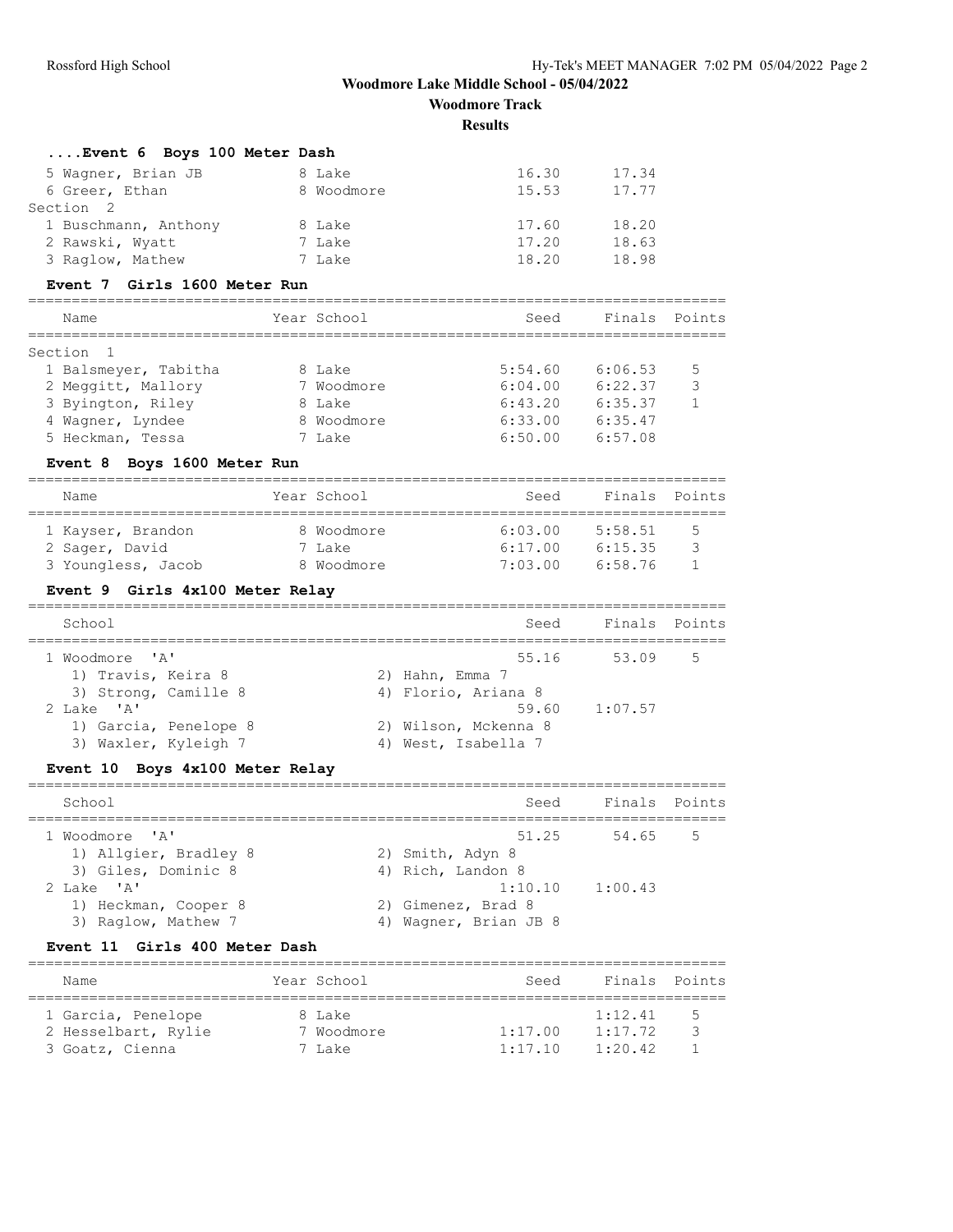**Woodmore Track**

#### **Results**

| Event 11 Girls 400 Meter Dash |        |         |         |
|-------------------------------|--------|---------|---------|
| 4 West, Isabella              | 7 Lake |         | 1:25.59 |
| 5 Bedee, Rilee                | 7 Lake | 1:40.20 | 1:31.42 |

## **Event 12 Boys 400 Meter Dash**

| Year School | Seed    | Finals  | Points |
|-------------|---------|---------|--------|
|             |         |         |        |
| 8 Woodmore  | 59.20   | 58.85   | -5     |
| 8 Lake      | 59.60   | 59.63   | 3      |
| 8 Lake      | 1:04.00 | 1:10.64 |        |
| 8 Lake      |         | 1:11.22 |        |
| 8 Woodmore  | 1:38.00 | 1:53.44 |        |
|             |         |         |        |

### **Event 13 Girls 4x200 Meter Relay**

| School                                     | Seed                                   | Finals Points       |                |
|--------------------------------------------|----------------------------------------|---------------------|----------------|
| 1 Woodmore 'A'                             |                                        | $1:56.46$ $1:56.33$ | $\overline{5}$ |
| 1) Strong, Camille 8<br>3) Travis, Keira 8 | 2) Hahn, Emma 7<br>4) Florio, Ariana 8 |                     |                |

## **Event 14 Boys 4x200 Meter Relay**

| School                                | Seed                                      | Finals Points       |             |
|---------------------------------------|-------------------------------------------|---------------------|-------------|
| 1 Woodmore 'A'                        |                                           | $1:45.00$ $1:44.62$ | $5^{\circ}$ |
| 1) Lopez, Jesse 8<br>3) Bryd, Myles 8 | 2) Rich, Landon 8<br>4) Seeger, Michael 8 |                     |             |

### **Event 15 Girls 200 Meter Hurdles**

| Name                                | Year School              | Seed           | Finals Points  |        |
|-------------------------------------|--------------------------|----------------|----------------|--------|
| 1 Strong, Camille<br>2 Hill, Taylor | 8 Woodmore<br>7 Woodmore | 33.65<br>36.48 | 36.09<br>37.09 | 5<br>२ |
| 3 Adams, Amelia                     | 7 Lake                   | 43.50          | 46.03          |        |

### **Event 16 Boys 200 Meter Hurdles**

| Name                |  | Year School | Seed  | Finals Points |   |  |  |  |
|---------------------|--|-------------|-------|---------------|---|--|--|--|
| 1 Giles, Dominic    |  | 8 Woodmore  | 33.31 | 32.84         | 5 |  |  |  |
| 2 Maynard, Ryan     |  | 8 Woodmore  | 36.70 | 37.96         | ੨ |  |  |  |
| 3 Robertson, Grason |  | 7 Lake      | 39.10 | 39 74         |   |  |  |  |

### **Event 17 Girls 800 Meter Run**

| Name                                                                         | Year School                                      | Seed                                     | Finals Points                            |        |
|------------------------------------------------------------------------------|--------------------------------------------------|------------------------------------------|------------------------------------------|--------|
| 1 Lewis, Willow<br>2 Meggitt, Mallory<br>3 Wagner, Lyndee<br>4 Goatz, Cienna | 7 Woodmore<br>7 Woodmore<br>8 Woodmore<br>7 Lake | 2:44.00<br>2:47.00<br>2:53.00<br>3:12.00 | 2:53.72<br>2:55.50<br>3:04.93<br>3:08.00 | 5<br>₹ |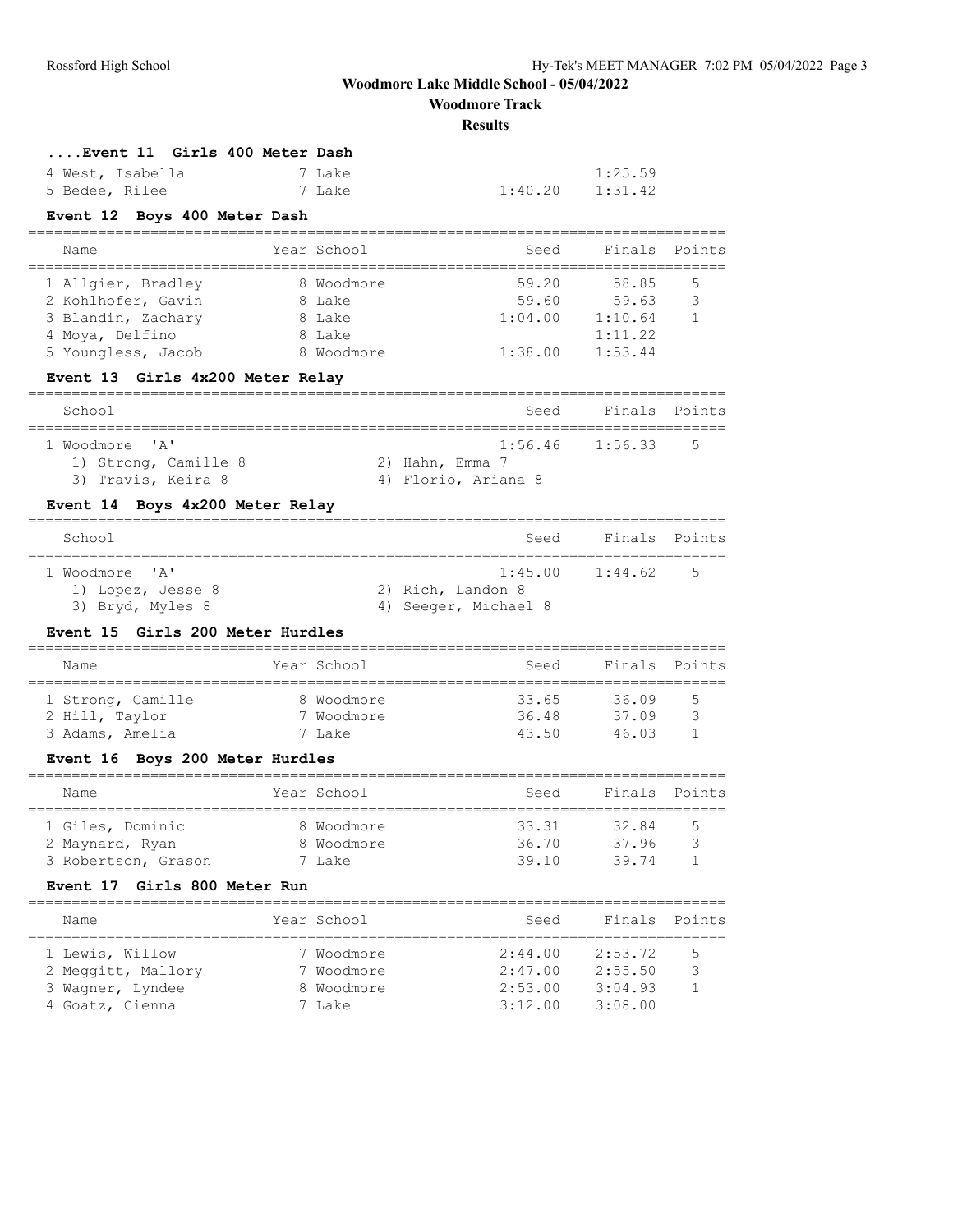## **Woodmore Lake Middle School - 05/04/2022 Woodmore Track**

# **Results**

# **Event 18 Boys 800 Meter Run**

| Name               | Year School | Seed    | Finals Points |    |  |  |  |  |
|--------------------|-------------|---------|---------------|----|--|--|--|--|
|                    |             |         |               |    |  |  |  |  |
| 1 Herrig, Gavin    | 8 Woodmore  | 2:41.00 | 2:45.32       | .5 |  |  |  |  |
| 2 Sager, David     | 7 Lake      | 2:45.40 | 2:50.82       |    |  |  |  |  |
| 3 Youngless, Jacob | 8 Woodmore  | 3:18.00 | 3:47.82       |    |  |  |  |  |

### **Event 19 Girls 200 Meter Dash**

| Name              | Year School | Seed  | Finals Points |   |
|-------------------|-------------|-------|---------------|---|
| 1 Ellis, Mia      | 8 Lake      | 30.50 | 33.57         | 5 |
| 2 Hosey, Iris     | 8 Lake      | 32.90 | 37.06         | 3 |
| 3 Watson, Emma    | 8 Woodmore  | 37.00 | 38.16         |   |
| 4 Raglow, Cecilia | 8 Lake      | 34.80 | 41.01         |   |

### **Event 20 Boys 200 Meter Dash**

| Name               | Year School | Seed  | Finals Points |   |
|--------------------|-------------|-------|---------------|---|
| 1 Bryd, Myles      | 8 Woodmore  | 26.15 | 26.74         | 5 |
| 2 Kohlhofer, Gavin | 8 Lake      |       | 28.58         | 3 |
| 3 Kramer, Jon      | 7 Lake      | 29.30 | 30.30         |   |
| 4 Blandin, Zachary | 8 Lake      | 29.50 | 31.01         |   |
| 5 Moya, Delfino    | 8 Lake      | 29.90 | 32.04         |   |
| 6 Greer, Ethan     | 8 Woodmore  | 34.19 | 36.58         |   |
| 7 Rawski, Wyatt    | 7 Lake      | 38.40 | 39.98         |   |

## **Event 21 Girls 4x400 Meter Relay**

| School                 | Seed                    | Finals Points |    |
|------------------------|-------------------------|---------------|----|
| 1 Woodmore 'A'         | $4:50.00$ $4:50.80$     |               | .5 |
| 1) Hesselbart, Rylie 7 | 2) Hahn, Emma 7         |               |    |
| 3) Lewis, Willow 7     | 4) Travis, Keira 8      |               |    |
| 2 Lake 'A'             | 4:49.40                 | 5:03.23       |    |
| 1) Byington, Riley 8   | 2) Balsmeyer, Tabitha 8 |               |    |
| 3) Wilson, Mckenna 8   | 4) Garcia, Penelope 8   |               |    |
|                        |                         |               |    |

# **Event 22 Boys 4x400 Meter Relay**

| School                                    | Seed                                         | Finals Points       |             |
|-------------------------------------------|----------------------------------------------|---------------------|-------------|
| 1 Woodmore 'A'<br>1) Kayser, Brandon 8    | 2) Cordy, Aiden 8                            | $4:07.00$ $4:37.34$ | $5^{\circ}$ |
| 3) Giles, Dominic 8<br>2 Lake 'A'         | 4) Allgier, Bradley 8<br>5:25.00             | 5:17.34             |             |
| 1) Wagner, Brian JB 8<br>3) Kramer, Jon 7 | 2) Solomon, Andrew 8<br>4) Heckman, Cooper 8 |                     |             |

## **Event 23 Girls Discus Throw**

#### ================================================================================ Name Year School Seed Finals Points ================================================================================

Flight 1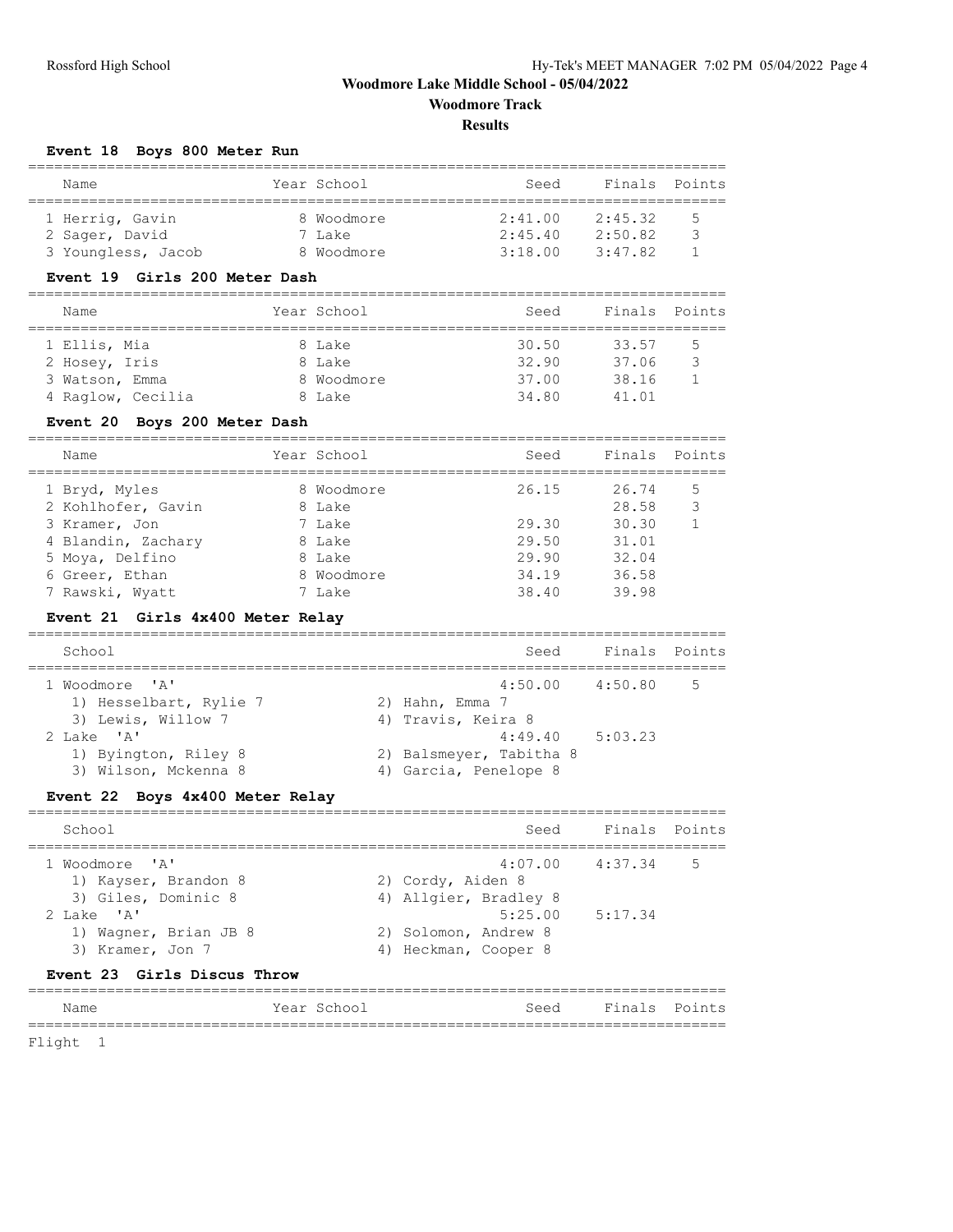**Woodmore Track**

**Results**

| Event 23 Girls Discus Throw                                        |  |                     |            |   |
|--------------------------------------------------------------------|--|---------------------|------------|---|
| 1 Forsythe, Addison 8 Woodmore<br>55-07 49-05 47-06 48-03          |  | 65-05 55-07         |            | 5 |
| 2 Pietrowski, Anastasia 8 Woodmore<br>47-02 54-06 FOUL 54-05       |  | 55-00               | 54-06      | 3 |
| 3 Ellis, Mia and 8 Lake<br>$45 - 00$ $45 - 04$ $42 - 07$ $46 - 00$ |  | $53 - 00$           | 46-00      | 1 |
| 4 Iler-clark, Regina 8 Lake<br>38-06 43-02 36-08 37-09             |  | $44 - 00$ $43 - 02$ |            |   |
| 5 Wilson, Emily 7 Woodmore<br>42-03 36-02 FOUL 35-04               |  |                     | $42 - 0.3$ |   |
| 6 Folley, Stephanie 7 Lake<br>32-03 FOUL 32-08 37-02               |  | $38 - 07$ $37 - 02$ |            |   |
| 7 Lopez, Natalie 37 Woodmore<br>$25-09$ $26-05$ $23-07$ $24-04$    |  |                     | $26 - 05$  |   |
|                                                                    |  |                     |            |   |

# **Event 24 Boys Discus Throw**

| Name                                                           | Year School | Seed Finals Points  |             |   |
|----------------------------------------------------------------|-------------|---------------------|-------------|---|
| 1 Nietz, Mathew 7 Lake 88-00 87-02 5<br>FOUL 87-02 78-03 54-11 |             |                     |             |   |
| 2 Reardon, Austin 8 Woodmore<br>81-09 FOUL FOUL FOUL           |             | $93 - 00$ 81-09     |             | 3 |
| 3 Schwartz, Camdyn 8 Woodmore<br>76-07 69-05 67-08 78-05       |             |                     | $78 - 05$ 1 |   |
| 4 Gimenez, Brad 8 Lake<br>67-06 61-08 50-05 74-08              |             | $56 - 09$ $74 - 08$ |             |   |
| 5 Maynard, Ryan 8 Woodmore<br>$65-09$ $69-08$ $69-02$ $64-09$  |             |                     | $69 - 08$   |   |
| 6 Heckman, Cooper 8 Lake<br>FOUL FOUL 63-00 54-04              |             | 68-00 63-00         |             |   |
| 7 Raglow, Mathew 7 Lake<br>38-04 34-05 33-07 25-05             |             | $39 - 00$ $38 - 04$ |             |   |
| Flight 2                                                       |             |                     |             |   |
| 1 Smith, Adyn 8 Woodmore<br>FOUL FOUL 69-09 57-07              |             | $87 - 00$ 69-09     |             |   |
| 2 Buschmann, Anthony 8 Lake<br>56-11 59-04 69-08 65-02         |             | $79 - 09$           | 69-08       |   |
| 3 Miller, Archie 8 Lake<br>66-08 67-05 61-03 62-04             |             | 88-06 67-05         |             |   |
| 4 Csanyi, Bence 8 Lake<br>62-05 53-04 49-03 59-05              |             | $61 - 08$ $62 - 05$ |             |   |
| 5 Winkler, Camden 7 Woodmore<br>42-09 37-02 48-00 39-08        |             |                     | $48 - 00$   |   |

# **Event 26 Boys High Jump**

| Name              |  | Year School | Seed | Finals Points |   |
|-------------------|--|-------------|------|---------------|---|
|                   |  |             |      |               |   |
| Flight 1          |  |             |      |               |   |
| 1 Seeger, Michael |  | 8 Woodmore  |      | $4 - 00.00$   | 5 |
| $4 - 00$          |  |             |      |               |   |
| XO                |  |             |      |               |   |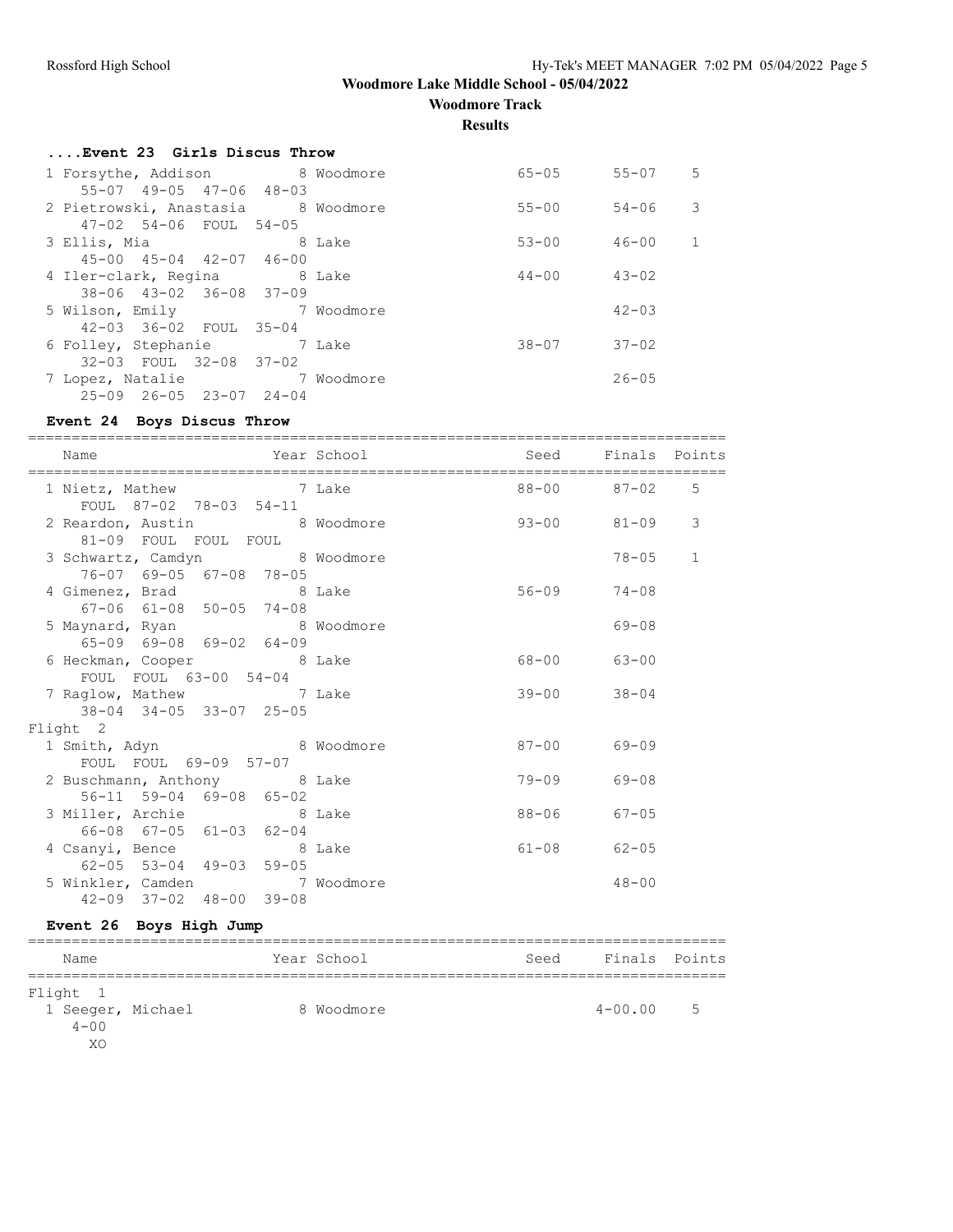**Woodmore Track**

**Results**

================================================================================

**Event 27 Girls Long Jump**

| Name                                                            | Year School            | Seed                      | Finals Points |   |
|-----------------------------------------------------------------|------------------------|---------------------------|---------------|---|
| 1 West, Isabella<br>13-04 12-06 FOUL 12-02.50                   | 7 Lake                 | $13 - 05.00$ $13 - 04.00$ |               | 5 |
| 2 Waxler, Kyleigh<br>$12 - 07$ $12 - 08$ $11 - 07$ $13 - 03.50$ | 7 Lake                 | $12 - 11.75$ $13 - 03.50$ |               | 3 |
| 3 Raglow, Cecilia<br>$9-10$ $9-07.50$ $10-01.50$ $10-01$        | 8 Lake                 | $11 - 02.00$              | $10 - 01.50$  | 1 |
| 4 Hosey, Iris<br>$9-06.50$ $5-09.50$ FOUL                       | 8 Lake<br>$8 - 0.5.50$ | 9-06.50                   | $9 - 06.50$   |   |
| 5 Bedee, Rilee<br>$8-03.50$ $6-02$ $6-09.50$                    | 7 Lake<br>FOUL         | $7 - 06.00$               | $8 - 03.50$   |   |
| -- Hill, Taylor<br>FOUL<br>FOUL<br>FOUL<br>FOUL                 | 7 Woodmore             | $12 - 07.00$              | FOUL          |   |

### **Event 28 Boys Long Jump**

================================================================================ Seed Finals Points

| Name                                                   | Year School | Seed                      | Finals       | Points       |
|--------------------------------------------------------|-------------|---------------------------|--------------|--------------|
| 1 Cordy, Aiden<br>15-05.50 15-05.50 FOUL 15-04         | 8 Woodmore  | $15 - 09.00$ $15 - 05.50$ |              | 5            |
| 2 Herrig, Gavin<br>14-11 14-07.50 FOUL 14-08.25        | 8 Woodmore  | $14 - 03.00$ $14 - 11.00$ |              | 3            |
| 3 Kramer, Jon<br>$14-08$ $13-04$ $13-09.50$ $13-07.50$ | 7 Lake      | $12 - 06.00$ $14 - 08.00$ |              | $\mathbf{1}$ |
| 4 Solomon, Andrew<br>12-06 12-07.50 11-08.50 13-00     | 8 Lake      |                           | $13 - 00.00$ |              |
| 5 Rawski, Wyatt<br>8-11 FOUL 7-08<br>$9 - 06$          | 7 Lake      | $10 - 02.00$              | $9 - 06.00$  |              |

### **Event 29 Girls Shot Put**

| Year School<br>Name                                                    |                           | Seed Finals Points        |              |
|------------------------------------------------------------------------|---------------------------|---------------------------|--------------|
| 1 Iler-clark, Regina 8 Lake<br>$23-09$ $24-07$ $26-08$ $26-03$         |                           | $24 - 03.50$ $26 - 08.00$ | 5            |
| 2 Forsythe, Addison 8 Woodmore<br>22-02.50 22-07.75 21-10.50 24-01.50  |                           | $26 - 04.00$ $24 - 01.50$ | 3            |
| 3 Pietrowski, Anastasia 8 Woodmore<br>23-02 23-07.75 23-10.75 23-02.25 |                           | $24 - 03.00$ $23 - 10.75$ | $\mathbf{1}$ |
| 7 Woodmore<br>4 Lopez, Natalie<br>20-00 18-00 20-09.25 19-11.50        |                           | $20 - 09.25$              |              |
| 5 Folley, Stephanie 7 Lake<br>19-11.50 20-08 20-02 20-03.75            | $22 - 06.00$ $20 - 08.00$ |                           |              |
| 6 Wilson, Emily 7 Woodmore<br>19-00 20-00.50 17-10 19-11.50            |                           | $20 - 00.50$              |              |
| 7 Adams, Amelia 1 7 Lake<br>17-10 17-11.25 16-10.75 18-03              | $19 - 05.00$ $18 - 03.00$ |                           |              |
| 8 Hosey, Iris 8 Lake<br>15-07.50 16-07.75 15-07 16-05.50               | $20 - 00.00$ $16 - 07.75$ |                           |              |